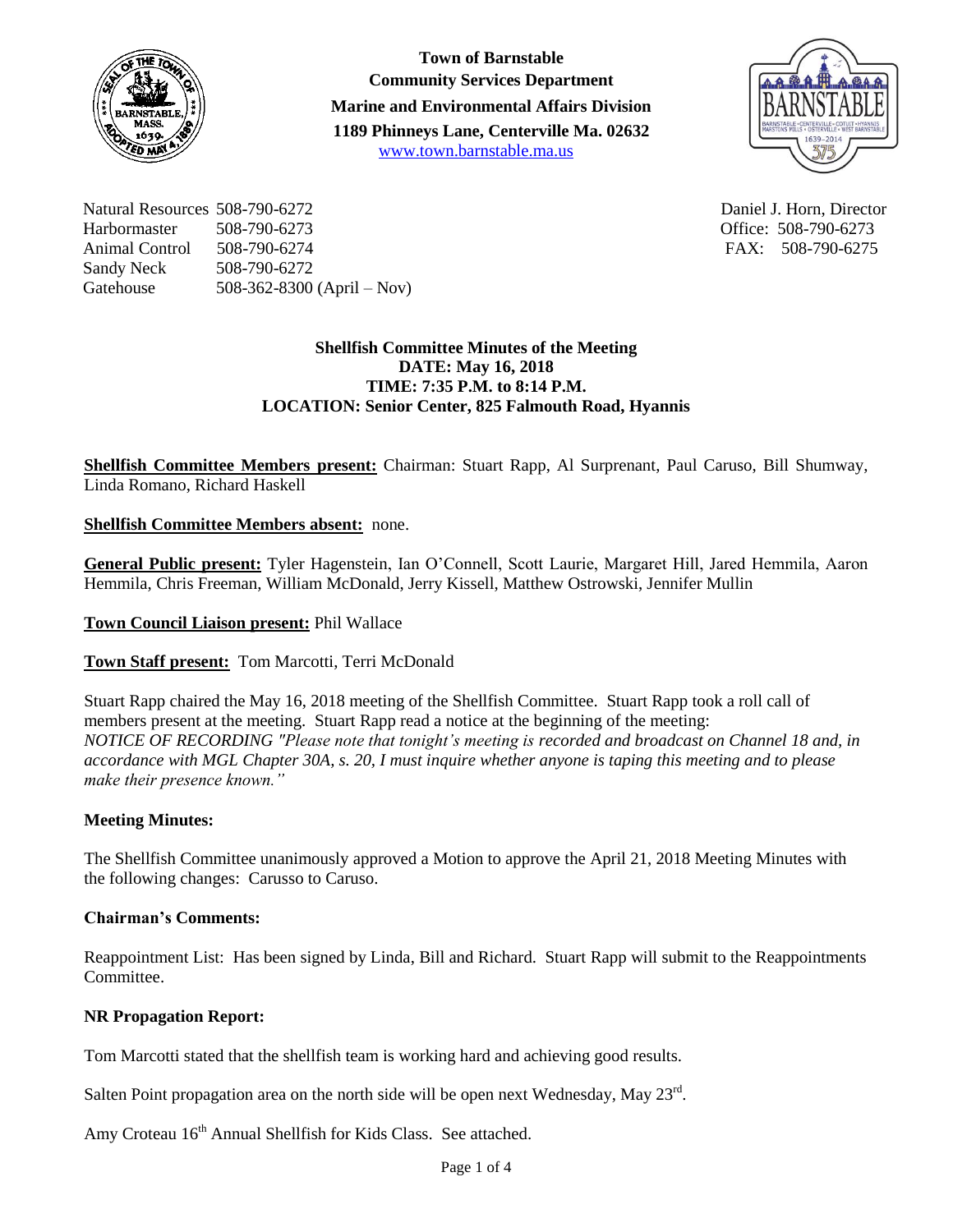As well as Classes for Adults. See attached.

Vibro Compliance Season starts May  $19<sup>th</sup>$  for all growers. No changes from last year, training has already occurred. To date quahogs have not been included in the regulation. According to Division of Marine Fisheries, it is only a matter of time before quahogs are included. The Town of Barnstable has one Natural Resource Officer dedicated to monitor Vibro Compliance; Devon Harrington is the go–to person for all growers.

Shellfish Permits Sold to Date: 1114 Resident Permits and 130 Non Resident Permits

#### **New Business:**

A) Notification of Shellfish Aquaculture Licensed Site Application:

| Applicant:      | Jennifer Mullin                                                                     |
|-----------------|-------------------------------------------------------------------------------------|
| Application:    | The licensing of a barge at a specific location to Jennifer Mullin for the purposes |
|                 | of culturing / processing shellfish.                                                |
| Location        | A designated portion (0.093 acre) of subtidal area in a channel located north of    |
|                 | Duck Island in Barnstable Harbor.                                                   |
| Public Hearing: | Wednesday, May 9, 2018                                                              |

The Shellfish Committee unanimously approved a Motion made Al Surprenant by and seconded by Paul Caruso to recommend approval of the licensing of a barge at a specific location to Jennifer Mullin for the purposes of culturing / processing shellfish within a designated portion (0.093 acre) of subtidal area in a channel located north of Duck Island in Barnstable Harbor.

B) Notification of Shellfish Aquaculture Licensed Site Application:

| Applicant:      | Margaret W. Hill                                                                  |
|-----------------|-----------------------------------------------------------------------------------|
| Application:    | Transfer of shell fish aquaculture site (ng001, 2 acre) licensed to Richard S.    |
|                 | Laurie (lic. #05-1) to Margaret W. Hill and issuance of a new license to Margaret |
|                 | W. Hill for 5 years.                                                              |
| Location:       | ng001: A designated portion (2 acre) of intertidal flat in the mid-Barnstable     |
|                 | Harbor north of Duck Island as recorded on a map at the G.I.S. Unit.              |
| Public Hearing: | Wednesday, May 16, 2018                                                           |

The Shellfish Committee unanimously approved a Motion made Al Surprenant by and seconded by Paul Caruso to recommend approval of the transfer of shellfish aquaculture site (ng001, 2 acre) licensed to Richard S. Laurie (lic. #05-1) to Margaret W. Hill and issuance of a new license to Margaret W. Hill for 5 years.

C) Notification of Shellfish Aquaculture License Application:

| Applicant:      | William McDonald                                                               |
|-----------------|--------------------------------------------------------------------------------|
| Application:    | for a shell fish aguaculture license for a period of five (5) years.           |
| Location:       | A designated portion (2 acres) of intertidal area located near the vicinity of |
|                 | Harbor Point / Bone Hill Road at Barnstable Harbor.                            |
| Public Hearing: | Wednesday, May 16, 2018                                                        |

Richard Haskell recused himself due to a personal relationship with William McDonald. The Shellfish Committee unanimously approved a Motion made by Al Surprenant and seconded by Linda Romano to recommend approval of William McDonald for an application for shellfish aquaculture license for a period of five (5) years as presented at: A designated portion (2 acres) of intertidal area located near the vicinity of Harbor Point / Bone Hill Road at Barnstable Harbor.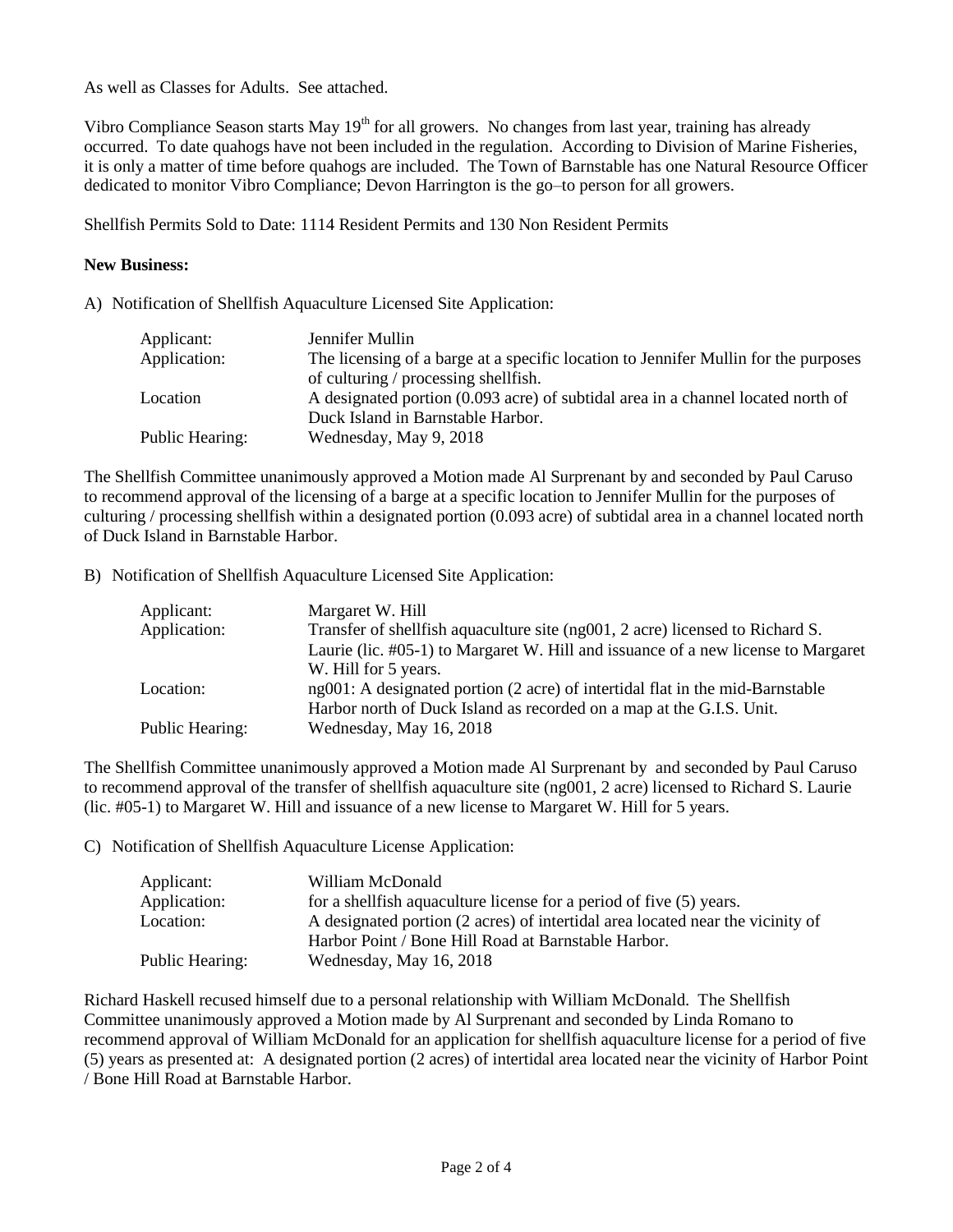D) Notification of Shellfish Aquaculture Licensed Site Application:

| Jared Hemmila                                                                   |
|---------------------------------------------------------------------------------|
| Site ng025, a designated portion (2.0 acres) of intertidal flat in the mid-     |
| Barnstable Harbor north of Huckins Island as recorded on a map at the G.I.S.    |
| Unit.                                                                           |
| Renewal of site (ng025, 2.0 acres) licensed to Jared Hemmila (lic. #12-06), and |
| issuance of a new license for a period of 10 years.                             |
| Wednesday, May 9, 2018                                                          |
| Time: 9:00 A.M.                                                                 |
| Place: Barnstable Town Hall,                                                    |
| Selectman's Conference Room, 2nd Floor                                          |
| 367 Main Street, Hyannis MA                                                     |
|                                                                                 |

The Shellfish Committee unanimously approved a Motion made by Richard Haskell and seconded by Paul Caruso to recommend approval the renewal of site (ng025, 2.0 acres) licensed to Jared Hemmila (lic. # 12-06) and issuance of a new license for a period of 10 years.

E) Notification of Shellfish Aquaculture Licensed Site Application:

| Applicant:      | Robyn A. Peterson                                                                                                                                    |
|-----------------|------------------------------------------------------------------------------------------------------------------------------------------------------|
| Location:       | Site ng032, a designated portion (2.0 acres) of intertidal flat in the mid-                                                                          |
|                 | Barnstable Harbor north of Huckins Island as recorded on a map at the G.I.S.                                                                         |
|                 | Unit.                                                                                                                                                |
| Application:    | Renewal of site $(ng032, 2.0 \text{ acres})$ licensed to Robyn A. Peterson (lic. #12-05),<br>and issuance of a new license for a period of 10 years. |
| Public Hearing: | Wednesday, May 9, 2018<br>Date:                                                                                                                      |

Shellfish Committee unanimously approved a Motion made by Linda Romano and seconded by Bill Shumway to recommend Renewal of site (ng032, 2.0 acres) licensed to Robyn A. Peterson (lic. #12-05), and issuance of a new license for a period of 10 years.

F) Notification of Shellfish Aquaculture Licensed Site Application:

| Applicant:            | Susan B. Wood                                                                    |
|-----------------------|----------------------------------------------------------------------------------|
| Location:             | Site ng053, a designated portion (2.0 acres) of intertidal flat in the mid-      |
|                       | Barnstable Harbor north of Duck Island as recorded on a map at the G.I.S. Unit.  |
| Application:          | Renewal of site (ng053, 2.0 acres) licensed to Susan Wood (lic. #12-03), and for |
|                       | a period of 10 years.                                                            |
| Public Hearing: Date: | Wednesday, May 9, 2018                                                           |

Shellfish Committee unanimously approved a Motion made by Richard Haskell and seconded by Bill Shumway to recommend Renewal of site (ng053, 2.0 acres) licensed to Susan Wood (lic. #12-03) and for a period of 10 years.

Chris Freeman stated that the grant borders need to be reposted. Amy Croteau stated that GIS will be notified.

7). Matters not reasonably anticipated by the Chair.

Matt Ostrowski presented a request regarding ways to water. It was suggested that a Ways to Water Sticker for Non-Residents be instituted for Non Resident Shellfish Permit holders. Phil Wallace stated that he will bring this matter to the Town Manager.